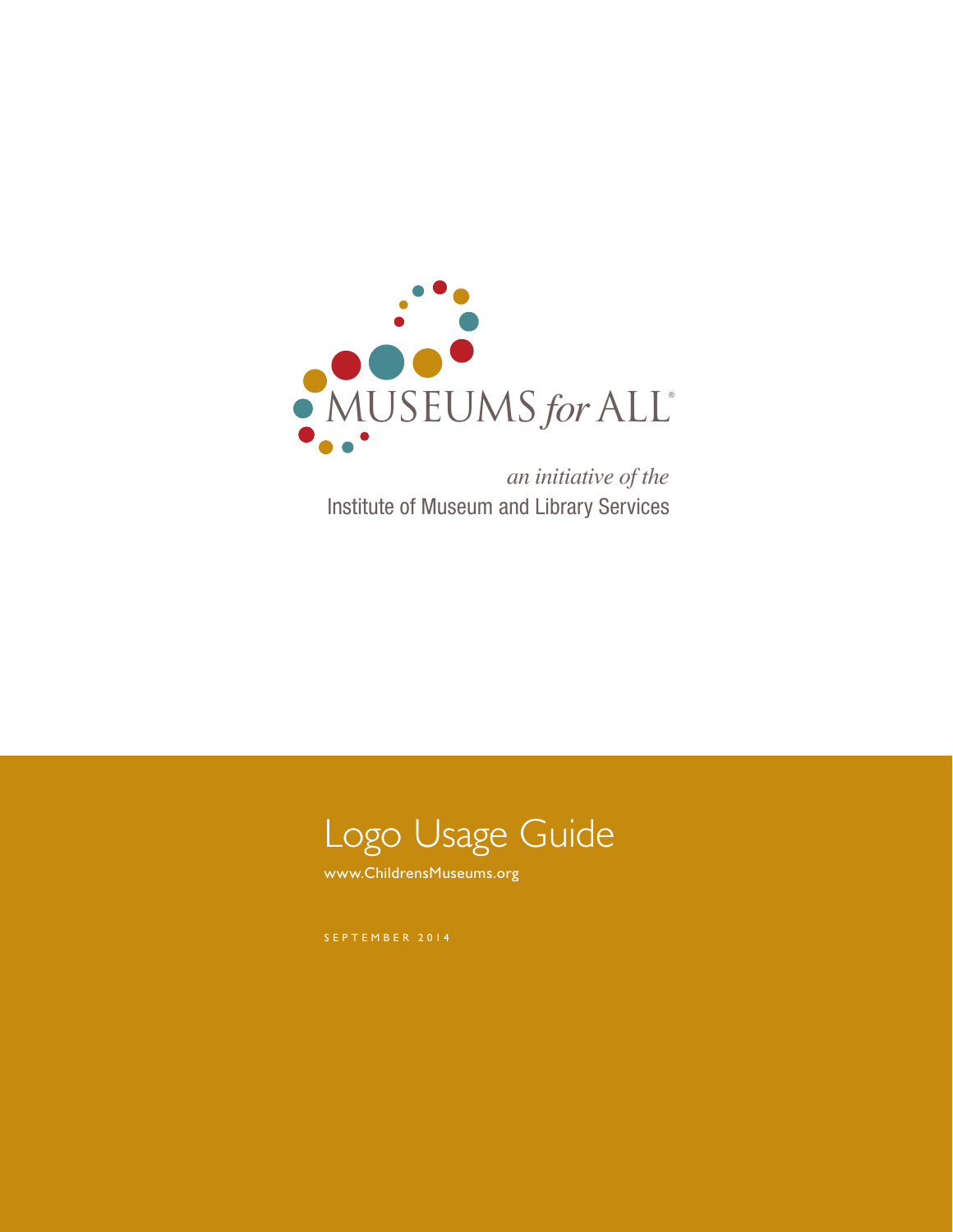# **Table of Contents**

- Logo Versions
- Elements of the Primary Logo
- Elements of the Secondary Logo
- Logo Spacing and Sizing
- Logo Appearance
- 7 Logo Color and File Formats
- The Right File Format
- Logo Violations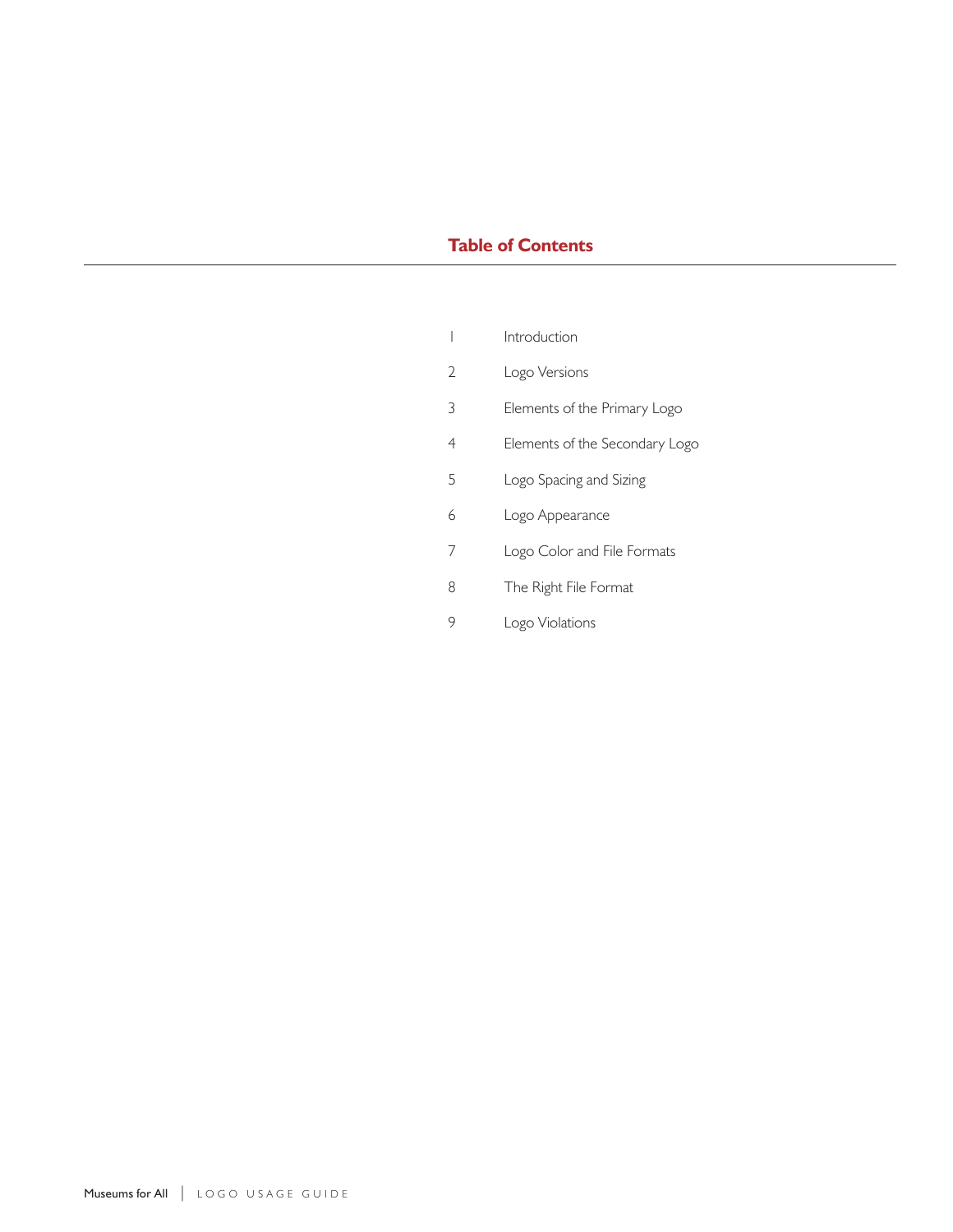

*an initiative of the* Institute of Museum and Library Services

## **Introduction**

**Branding** coherence is critical for the establishment of a strong, recognizable visual presence.

## **What is the purpose of this booklet?**

The purpose of this style guide is to centralize all branding information so that staff, clients and/or associated parties can fully understand how to use the Museums for All logo. Compliance with these guidelines will support and maintain a strong brand.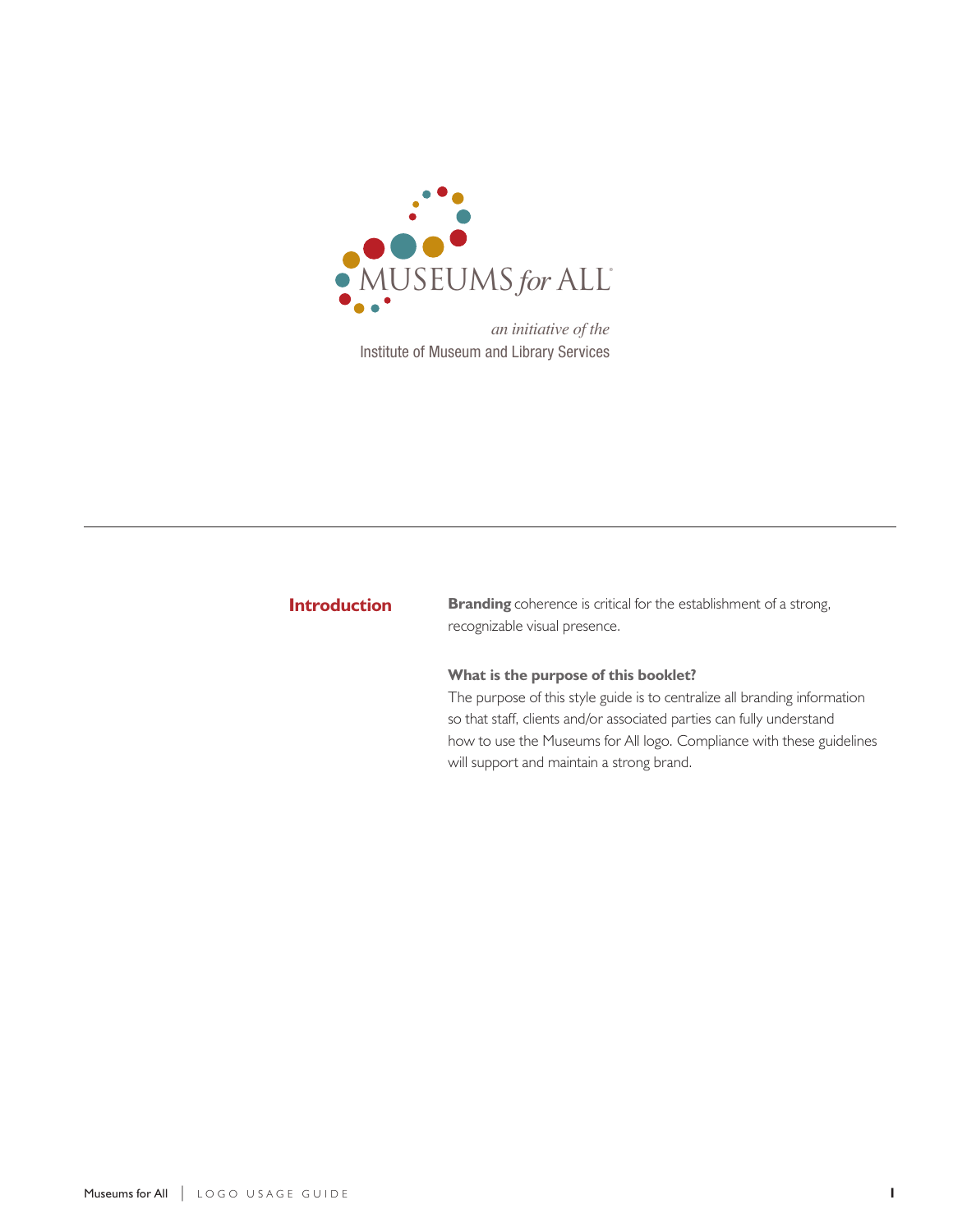# **Logo Versions**

Below are the approved applications of the primary and secondary versions of the Museums for All logo.



*an initiative of the* Institute of Museum and Library Services

#### **PRIMARY** (WITH TAGLINE)

This is the version that will be used most often, and is appropriate for use on the web or print (ads, flyers, etc.)

This logo may be reproduced in four (full) color CMYK, Black, Full Reverse (White) or RGB. Refer to the matrix on page 7 to determine which file format to use.



## **SECONDARY** (NO TAGLINE)

Use this lockup for ticketing, hand stamps, front cover of publications, etc.

This logo may be reproduced in four (full) color CMYK, Black, Full Reverse (White) or RGB. Refer to the matrix on page 7 to determine which file format to use.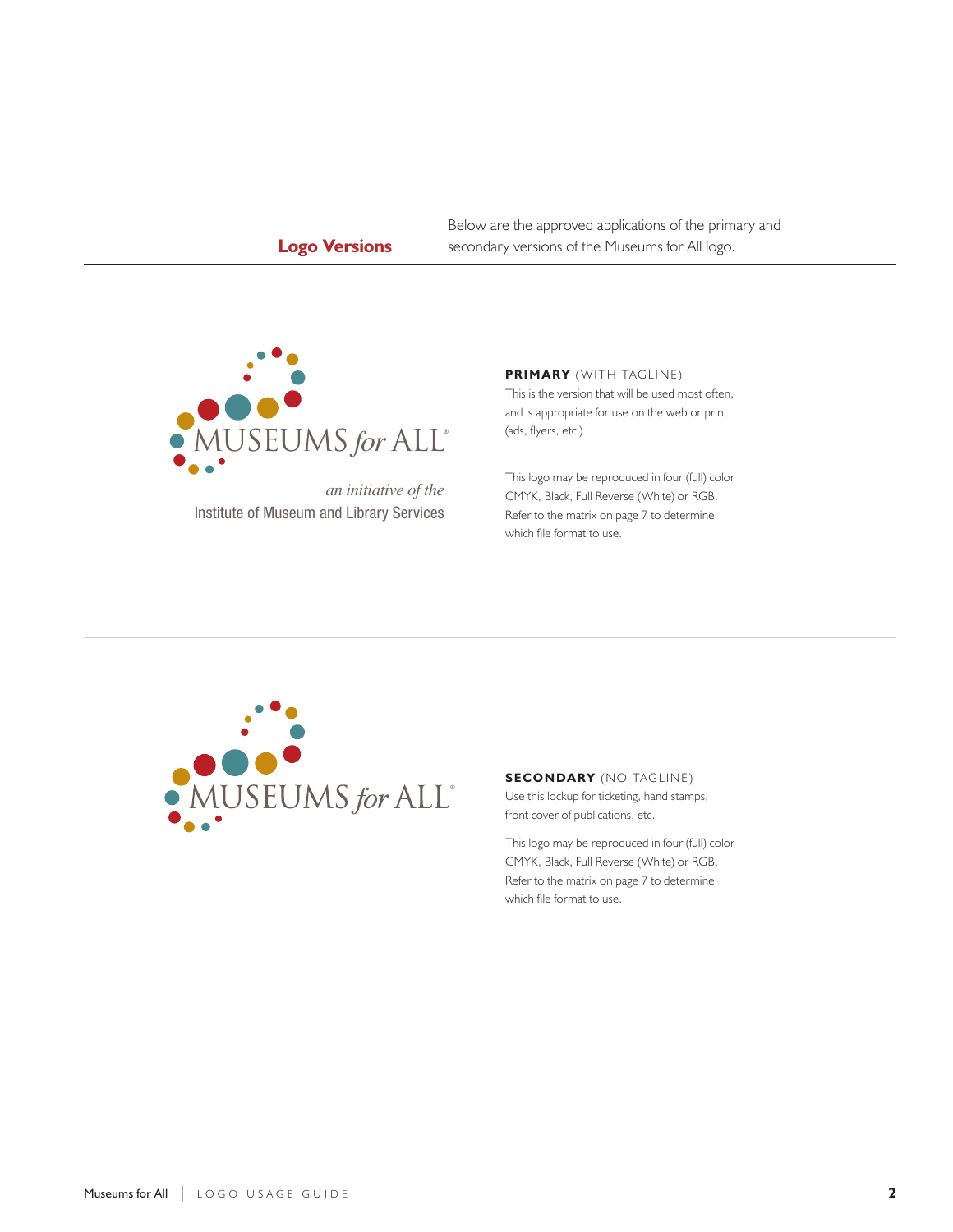|                                 | The <b>Primary</b> Museums for All logo<br>is comprised of three elements;                           |
|---------------------------------|------------------------------------------------------------------------------------------------------|
|                                 | I. THE MARK: a series of circles in graduated<br>size loosely arranged in an infinity symbol,        |
|                                 | 2. THE LOGOTYPE: "Museums for All"                                                                   |
| <b>Elements of Primary Logo</b> | 3. THE TAGLINE: a text lockup of "an initiative"<br>of the Institute of Museum and Library Services" |

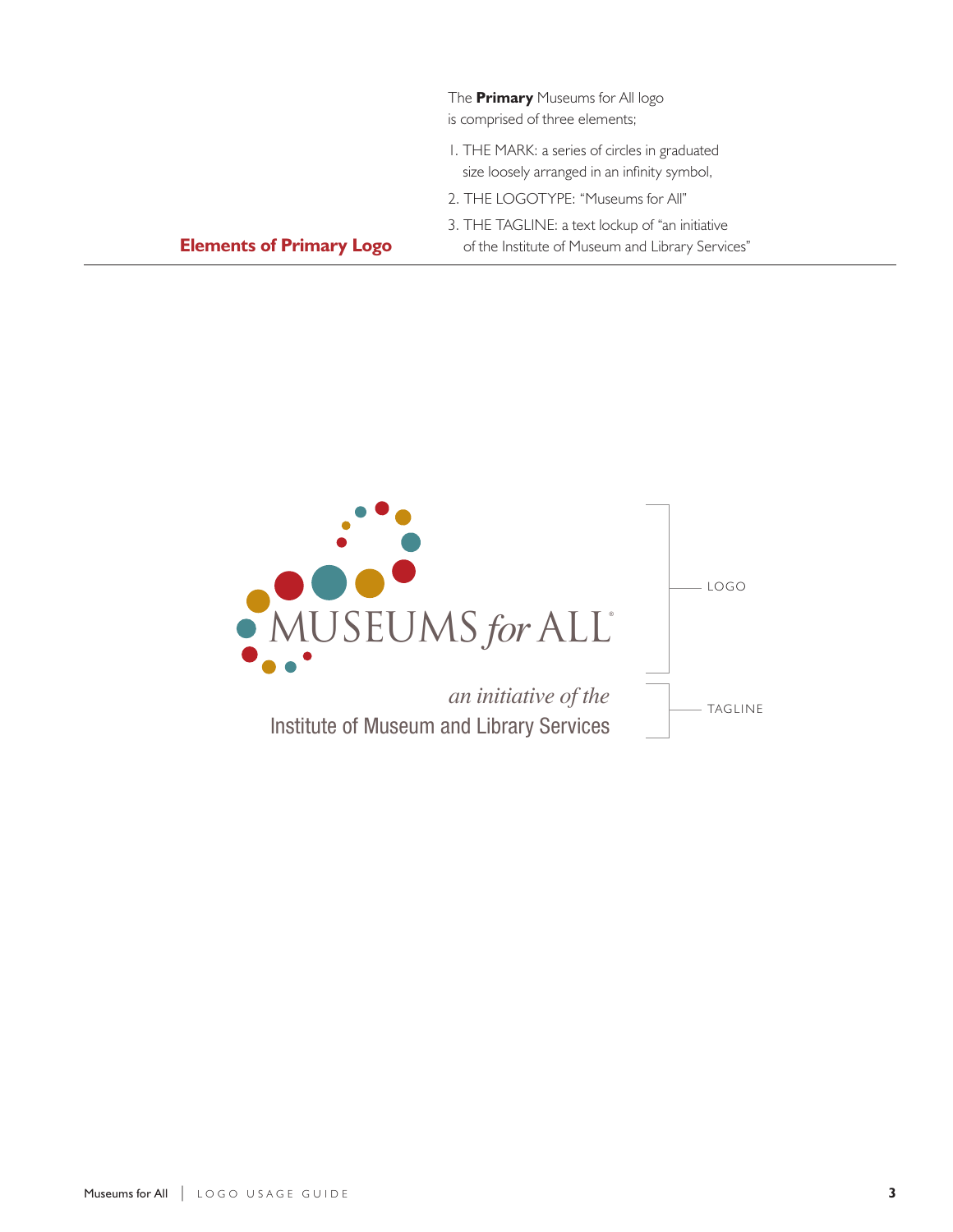|                                   | The Secondary Museums for All logo<br>is comprised of two elements;                           |
|-----------------------------------|-----------------------------------------------------------------------------------------------|
|                                   | I. THE MARK: a series of circles in graduated<br>size loosely arranged in an infinity symbol, |
| <b>Elements of Secondary Logo</b> | 2. THE LOGOTYPE: "Museums for All"                                                            |

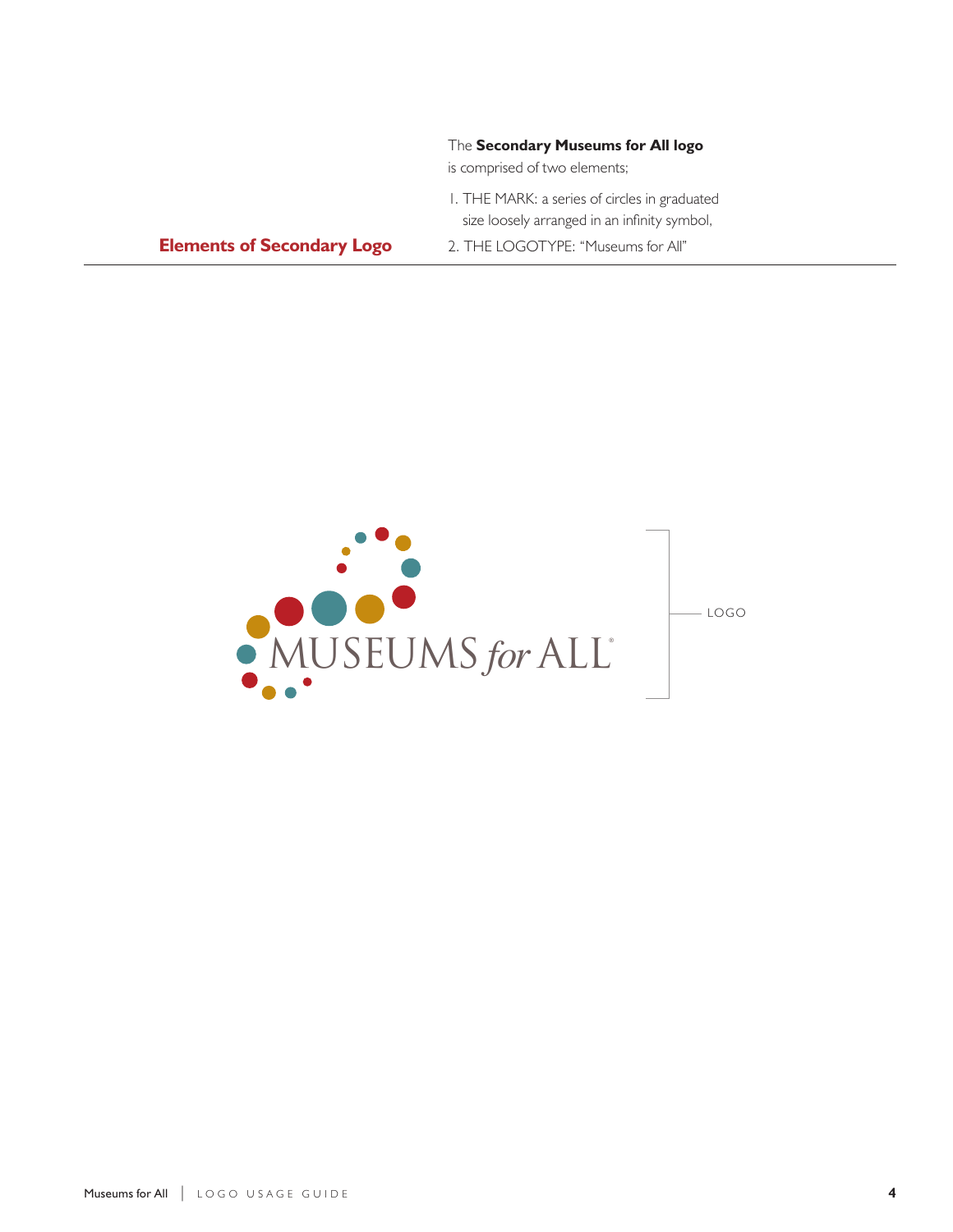Logos require a minimum amount of clear space to maintain presence and impact. The diagrams below illustrate the suggested minimum amount of clear space the Museums for All logo should have. The spacing ratio remains the same around the logo regardless of the logo size.

## **Logo Spacing and Sizing**

CLEAR SPACE

Spacing around the farthest edges (represented by the dotted lines) of the logo should equal at least the width of 2 capital M's (of the font size in the logotype) the same size at which the logo will be displayed. The area within the dotted lines represents the clear space around the logo—keep this area free of any other text, imagery, etc. Only the logo should reside in this area. (Logo shown at 100% actual size.)



#### MINIMUM SIZE

Please note that the minimum size for print is smaller than the minimum size<br>*c* for web or email/eblast applications.



*an initiative of the* Institute of Museum and Library Services

Web: 95% actual size (2.4 width x 1.5" height)



**Print:** 75% actual size (1.9 width x 1.2" height)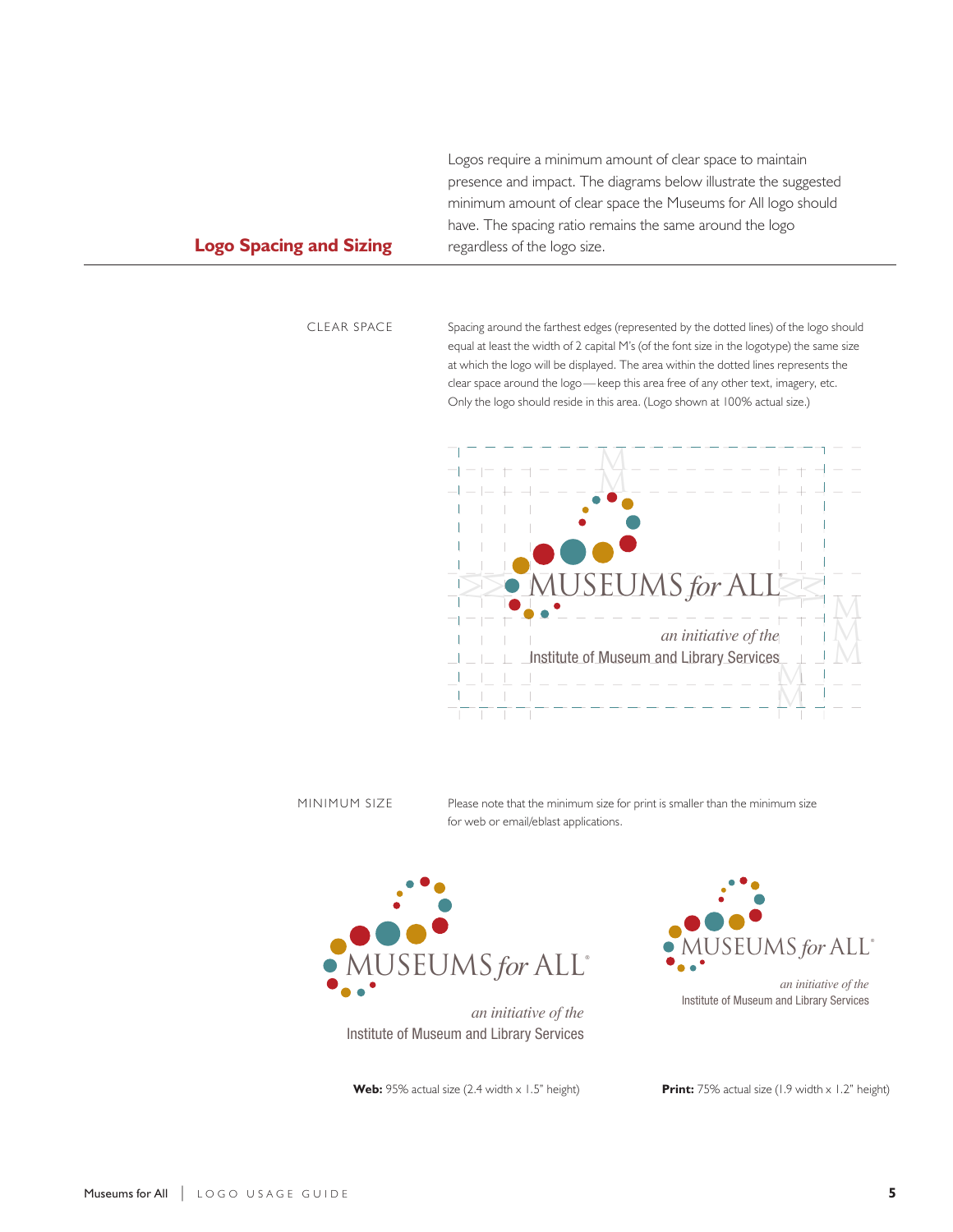**Logo Appearance** The Museums for All logo may appear in color, black or "white."



*an initiative of the* Institute of Museum and Library Services





*an initiative of the* Institute of Museum and Library Services





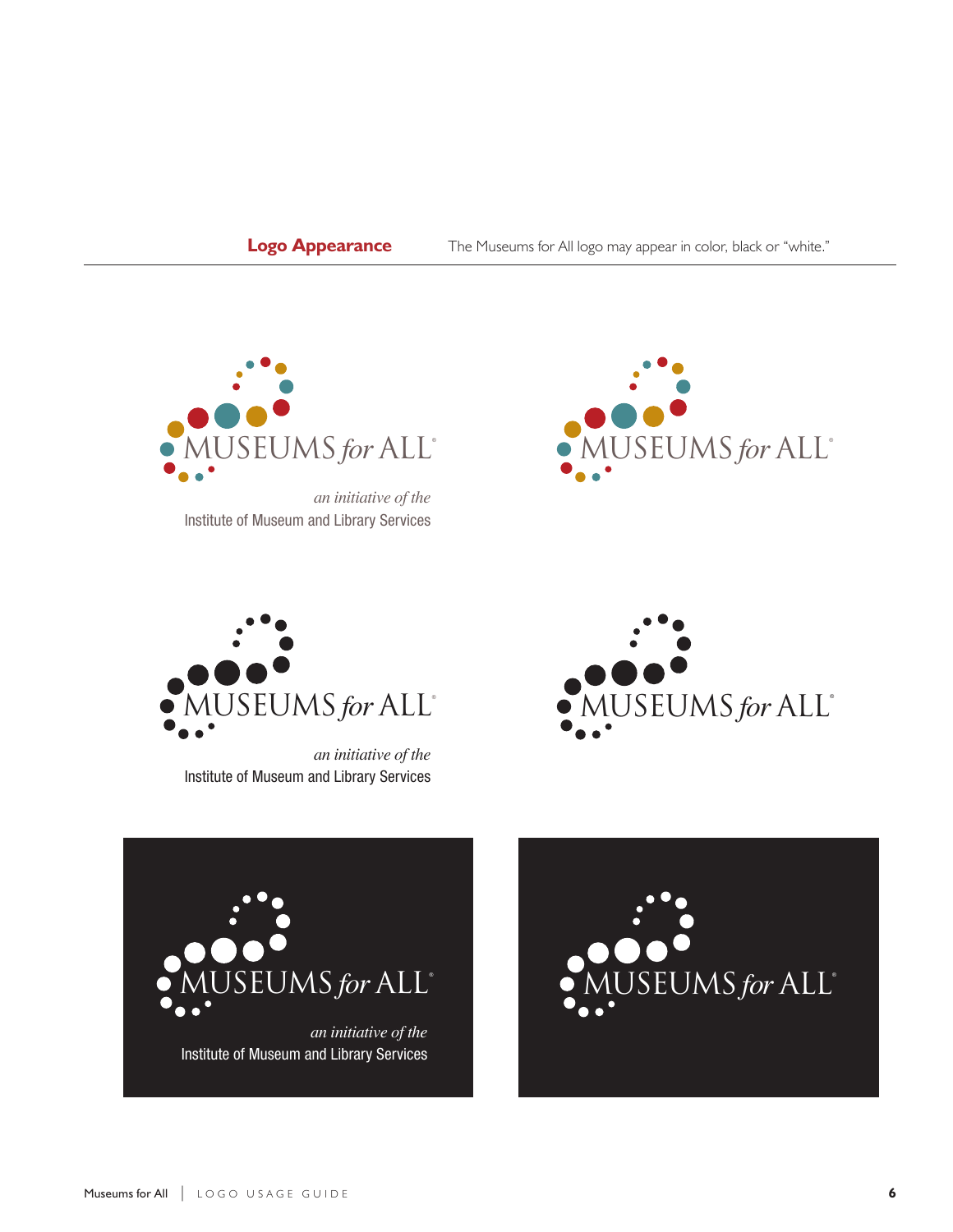**Logo Color and File Formats** Color and file type explanations with usage examples.



Red CMYK: 5.94.88.22 RGB: 184.41.39 HEX: #B82927







**CMYK** Use when printing 4 color process (cyan, magenta, yellow and black), example: magazine ad, flyer/brochure. File Types: AI, PDF, TIF, JPG

**GRAYSCALE** Use when printing in one color (black), example: newspaper, fax. File Types: AI, PDF, TIF, JPG, PNG

**FULL REVERSE (WHITE)** Use over a dark color such as black, can be used digitally or when printing with any number of colors. (logo appears as white) File Types: AI, PDF, TIF, PNG

**RGB/HEX** For use with digital products, example: websites, eblasts. File Types: AI, PDF, TIF, JPG, PNG

#### **File Type Explanation**

VECTOR FORMATS These files can be scaled to any size with no degradation of image.

AI—Vector art can be scaled to any size, native to Adobe Illustrator.

PDF—Vector art can be scaled to any size.

### PIXEL FORMATS

These files can be used at 100% or smaller, with at least 300 dpi for digital and offset print or at 100% or smaller, at 150 dpi for large scale printing. If using a pixel format, a good default is to always send the largest file. Your vendor can easily reduce the file size as needed.

TIF—Raster art can be used at 100% or smaller without loss of quality. Can be used with photographs.

JPG—Raster art (white background), compressed for smaller file size, can be used digitally or for in-house printing.

PNG—Raster art (transparent background), for digital use.

\*For best results, we recommend using vector (AI or vector PDF) whenever possible.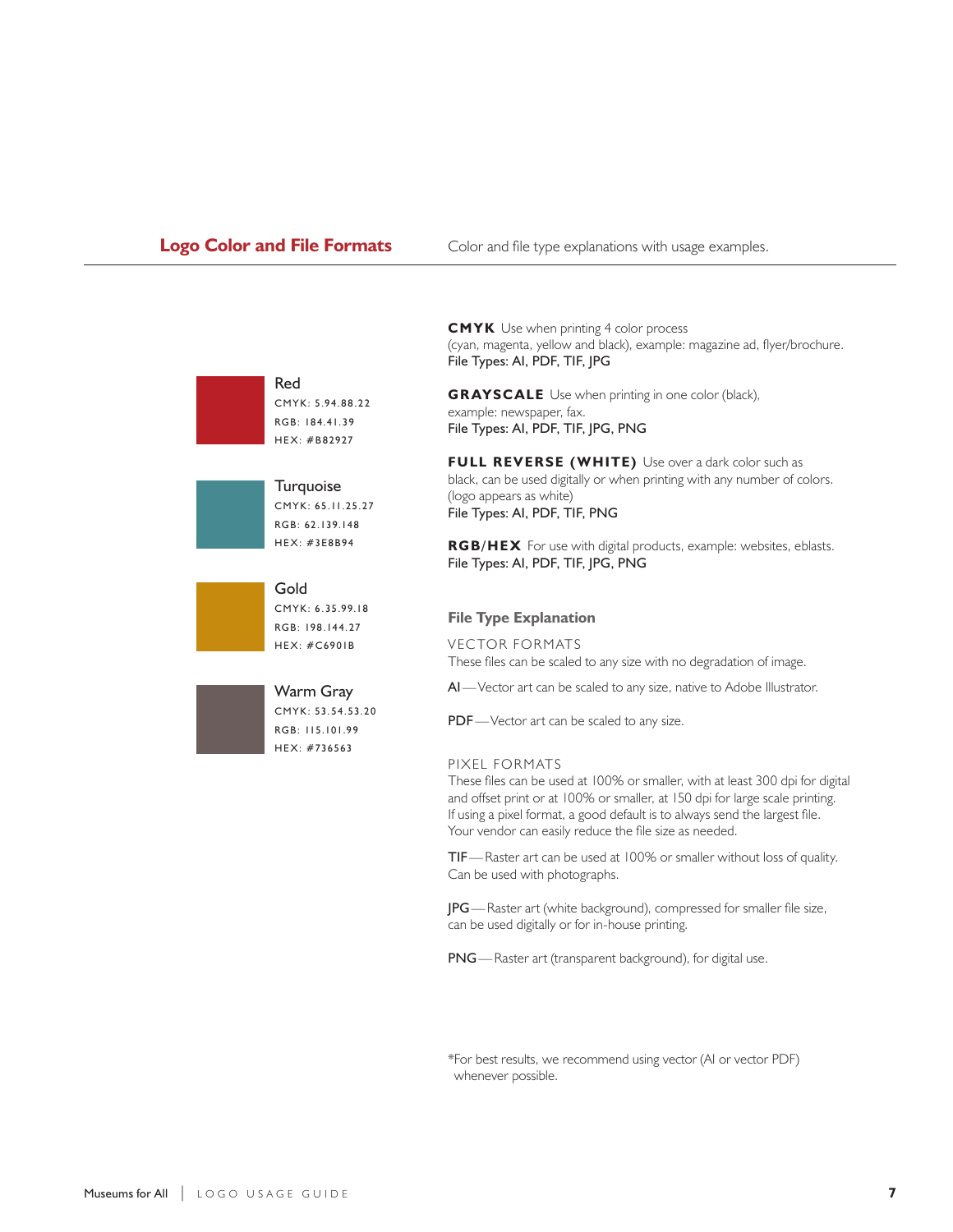Refer to the following matrix for guidance in selecting the most appropriate logo file(s), based on the intended application.

# **The Right File Format**

Your vendors can verify which logo format they prefer to use.

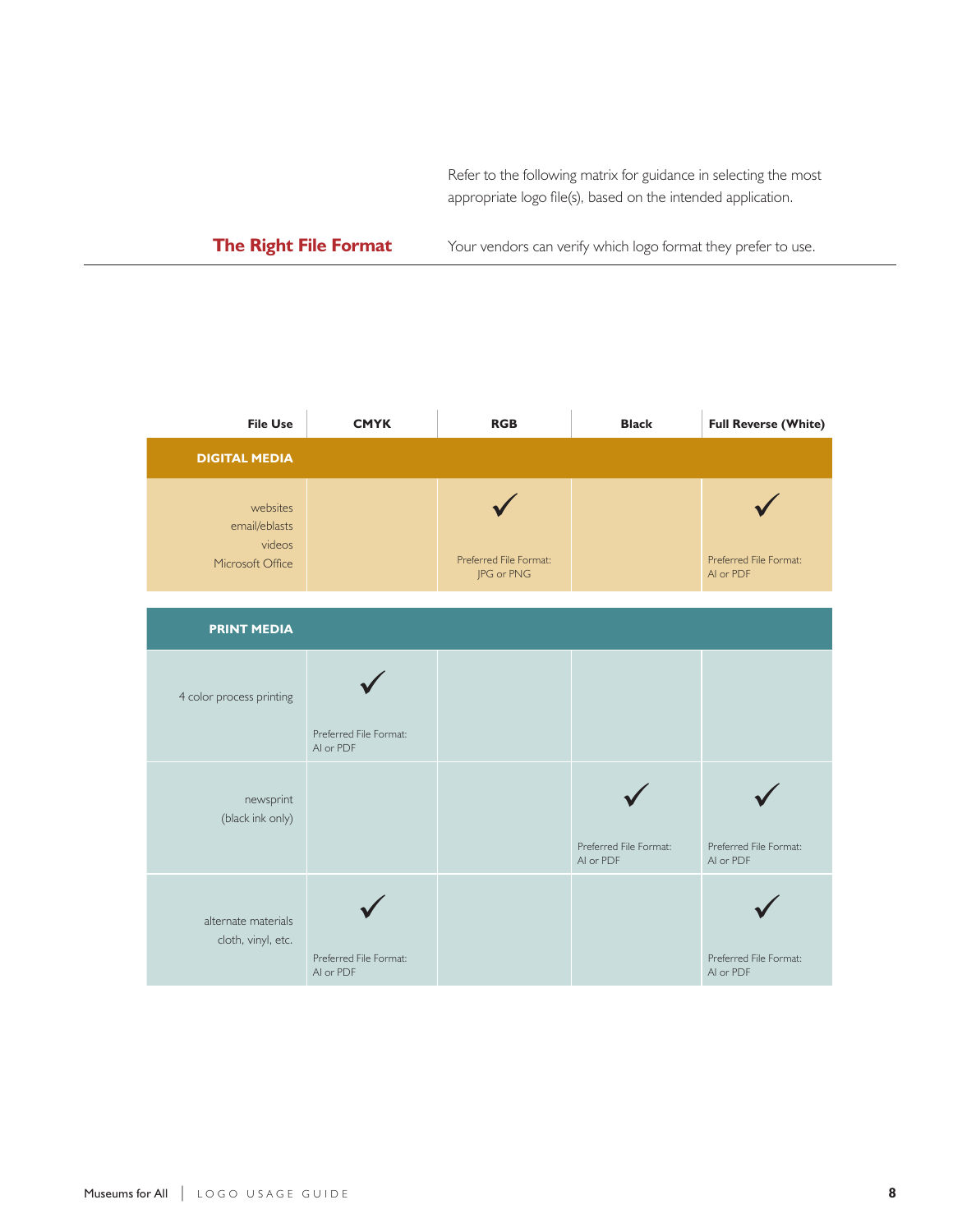To maintain a consistent logo identity and prevent the visual message from straying from its original intent, a list of style "violations" is provided below. This helps to ensure that the Museums for All logo remains coherent and consistent, and projects a visual communication that the audience can readily understand.

## **Logo Violations**



Do not add to, replace or remove color from the logo.